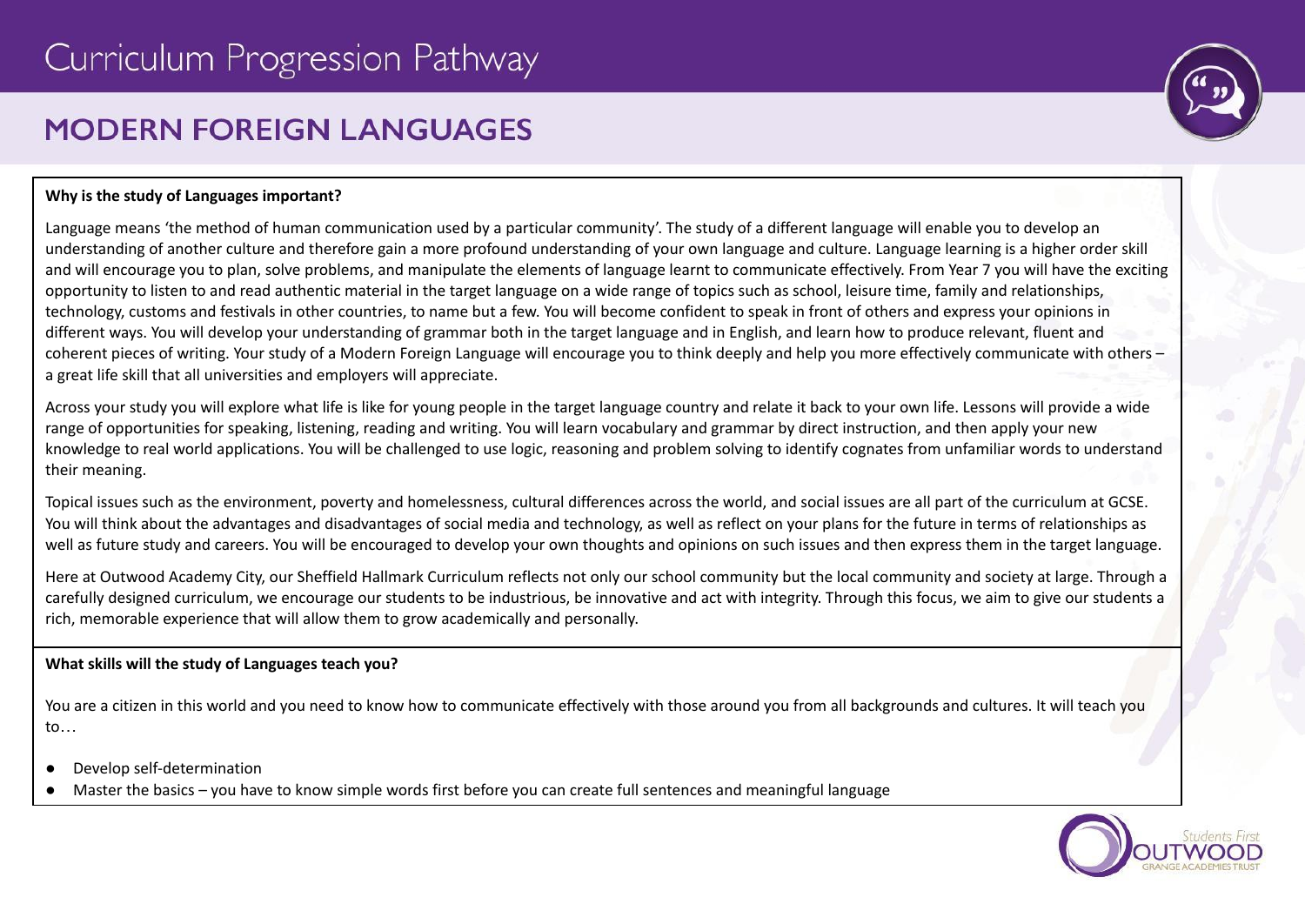- Express your thoughts and opinions in an organised way
- Listen and read for detail and identify the key points
- Take risks and be confident

## **What will you know and understand from your study of Languages?**

## **You will …**

- understand grammar and apply it in different contexts.
- communicate effectively in writing for a variety of purposes across a range of specified contexts.
- manipulate the language using and adapting a variety of structures and vocabulary with increasing frequency
- interact effectively in speech; initiate and develop conversations, ask and answer questions, respond to unexpected questions.
- identify the overall message, key points, details and opinions in a variety of short and longer spoken or written passages.
- deduce and infer meaning from a variety of spoken or written texts.
- translate into and out of the target language.

# **How does your study of Languages support your study in other subjects?**

Study of any subject in our curriculum takes full advantage of links with other subject areas- we term these as interdisciplinary links and we make the most of them because we know that deep learning requires the transference of knowledge and skills from one topic of learning to another. Once you can transfer your learning across topics and subject areas then you are really mastering what you know and how to apply your understanding and skills.

Modern Foreign Languages touches on so many other subjects; language learning is the development of vocabulary, grammar, reading, writing and oracy. These are essential to the study of all subjects. At GCSE, students discuss global and social issues, which link to study in science, geography, religious education and citizenship. There are very close links with the study of English in terms of grammatical language, expressing opinions and developing arguments, as well as the use of literary texts both at GCSE. You will learn methods of thinking and research that are widely applicable to other subject areas, helping your thinking in all subjects.

# **How can you deepen your understanding of Languages?**

We want to inspire you with a passion for language learning and a greater appreciation of different cultures. The MFL department offers lots of great opportunities for you to really engage with this fabulous subject. We celebrate our international students both during the European Day of Languages and International Mother Language Day. The Year 7 Spanish Spelling Bee competition offers challenge, fun and the opportunity for you to represent your academy in the finals of this Trust-wide competition.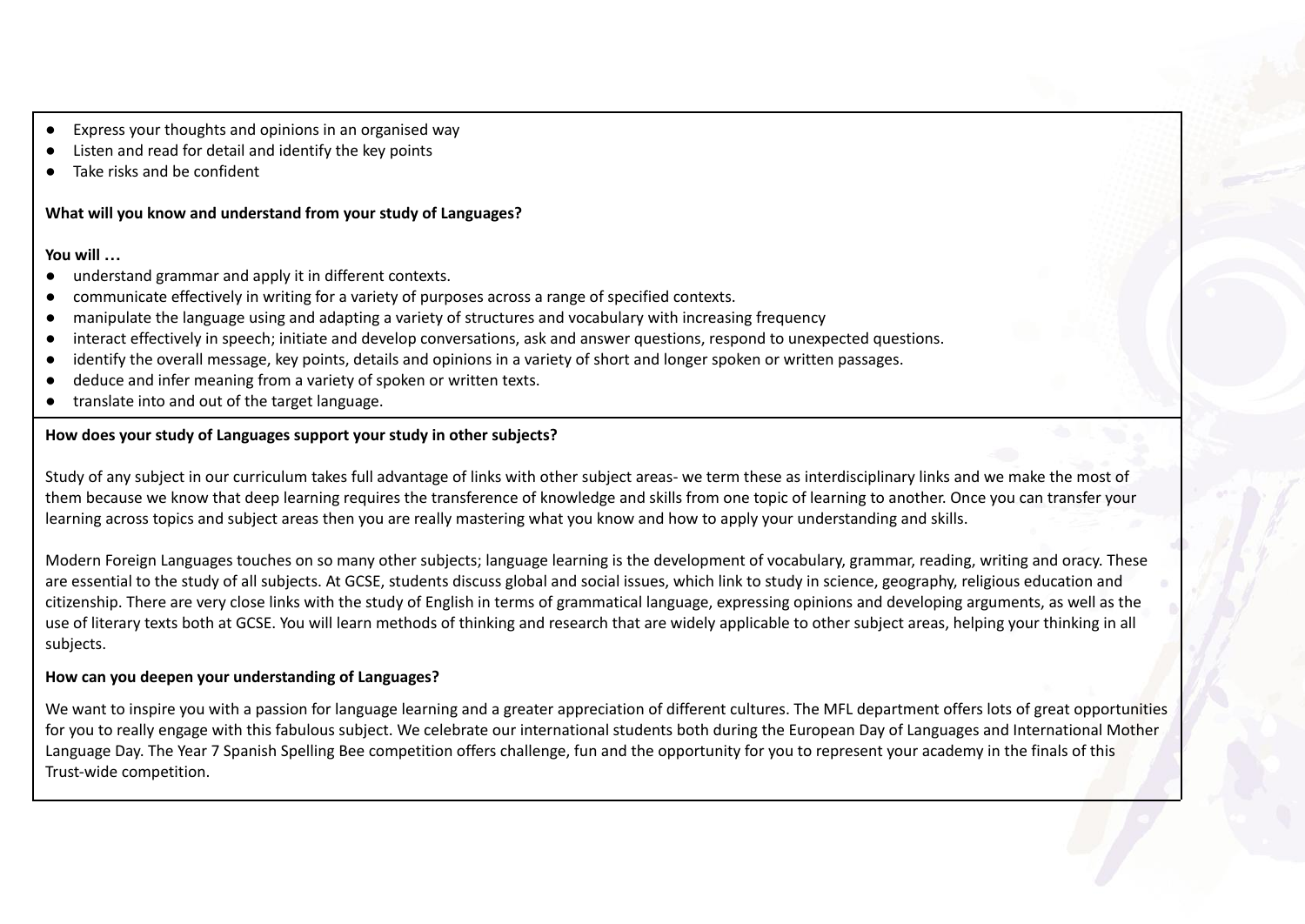We also offer enrichment for Key Stage 3 where you can explore Spanish culture further, learn more about the language and be creative with craft projects. For GCSE students, we offer targeted support or further development to help advance your knowledge and understanding.

#### **How are you assessed in Modern Foreign Languages?**

Throughout the Modern Foreign Language course, you are assessed using the following assessment objectives which ensure that you can cumulatively build your subject understanding in preparation for future GCSE and A Level study. At GCSE we study the AQA specification. There are half-termly assessment points each year that we term Praising Stars© however pupils in Y7-Y10 only complete summative assessments three times a year. We engage in regular formative assessments in order to monitor how you are learning and we adapt our teaching accordingly. In KS3 (Y7-9), we base assessments on our subject mapping of the age related expectations across the curriculum, assessing performance against these expectations. At GCSE we make predictions informed by our holistic assessment of your progress against the key assessment objectives of the GCSE AQA Specification.

#### **Key Assessment Objectives**

AO1: LISTENING: understand and respond to spoken language.

AO2: SPEAKING: communicate and interact in speech.

AO3: READING: understand and respond to written language.

AO4: WRITING: communicate in writing.

#### **How can MFL support your future?**

Of course, we offer the study of GCSE and we encourage your continued study in this fantastic subject. Yet we know that choice and personal interest are important aspects of worthy study. Whether you have continued your study of Languages into GCSE or A level or not you will have accessed this enriching subject and its study will have taught you to think differently and deeply.

Modern Foreign Languages are offered at most prestigious universities either as a single honours or a joint honours subject studied alongside other disciplines e.g. Linguistics, Law, Politics, Tourism, International Studies, History, English, Philosophy. The very fact that you have been able to study linguistic thinking will help your future application be it for colleges, universities, apprenticeships or employment.

Careers that the study of MFL supports include, amongst others:

- **Translator**
- **Interpreter**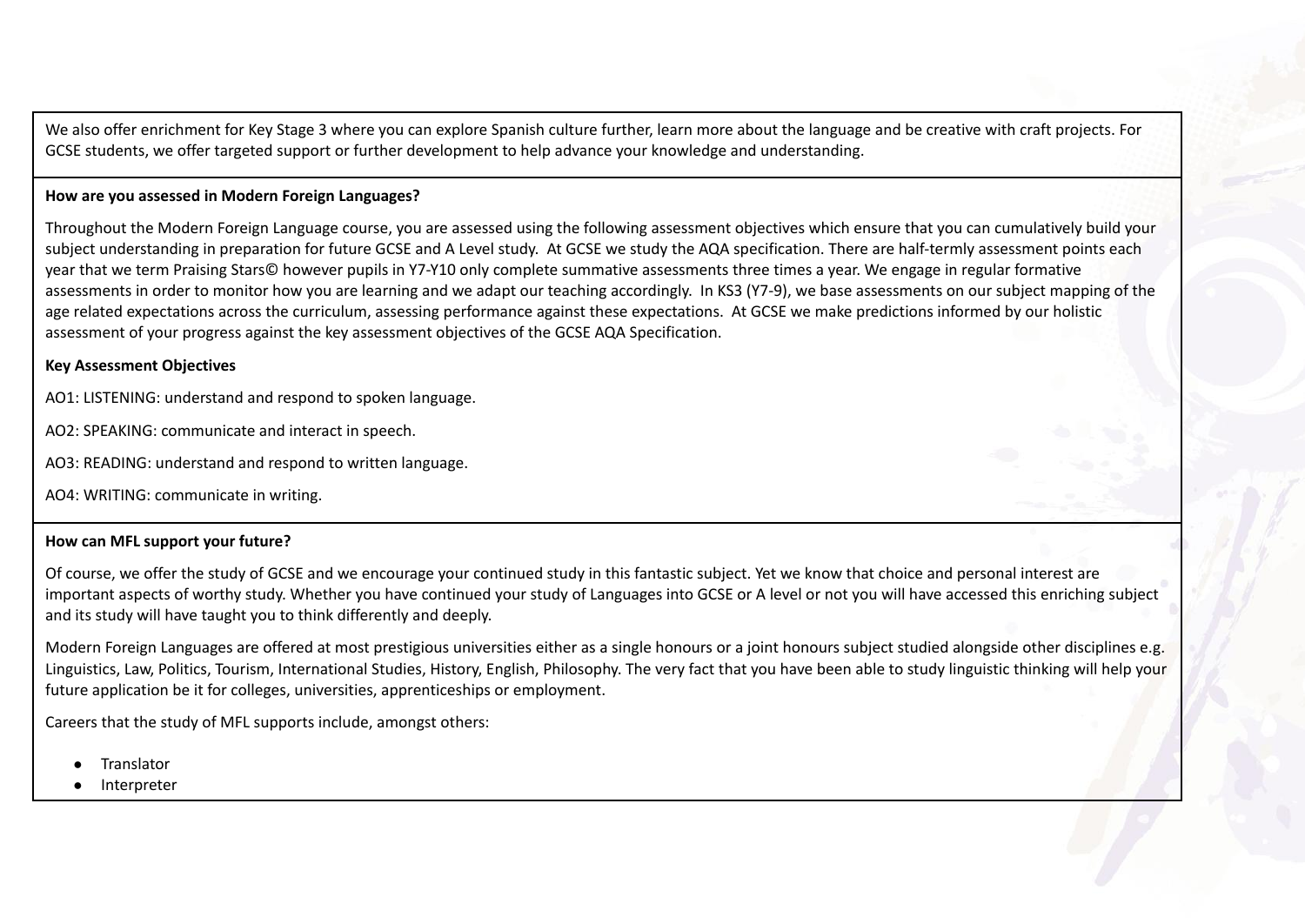- Teacher in the UK or abroad.
- Lawyer
- Marketing executive
- Diplomatic service officer
- International aid/ development worker
- Tour manager
- International hotel or catering manager
- Media/ advertising
- Logistics
- IT

| CURRICULUM PROGRESSION PATHWAY FOR MODERN FOREIGN LANGUAGES AT OUTWOOD ACADEMY CITY |                                                                                                                                                                                                                         |                                                                                                                                                                                                                                                     |                                                                                                                                                                                                                                                                                                                                                                                                                                                                  |                                                                                                                                                                                                                                                                   |                                                                                               |
|-------------------------------------------------------------------------------------|-------------------------------------------------------------------------------------------------------------------------------------------------------------------------------------------------------------------------|-----------------------------------------------------------------------------------------------------------------------------------------------------------------------------------------------------------------------------------------------------|------------------------------------------------------------------------------------------------------------------------------------------------------------------------------------------------------------------------------------------------------------------------------------------------------------------------------------------------------------------------------------------------------------------------------------------------------------------|-------------------------------------------------------------------------------------------------------------------------------------------------------------------------------------------------------------------------------------------------------------------|-----------------------------------------------------------------------------------------------|
|                                                                                     | YEAR <sub>7</sub>                                                                                                                                                                                                       | YEAR <sub>8</sub>                                                                                                                                                                                                                                   | <b>YEAR 9</b>                                                                                                                                                                                                                                                                                                                                                                                                                                                    | <b>YEAR 10</b>                                                                                                                                                                                                                                                    | <b>YEAR 11</b>                                                                                |
| Autumn 1                                                                            | Introductory concepts<br>revolving around the<br>theme of self ie 'all<br>about me'<br>Greetings<br>Phonics and<br>pronunciation<br>Days/months<br><b>Numbers</b><br>1-31/Compound<br>numbers<br>Family members<br>Pets | Technology in<br>everyday life<br>Talk about<br>technology and<br>what it is used<br>for<br>Giving quality<br>opinions about<br>technology and<br>other people's<br>opinions<br>Activities that<br>can be done with $\vert_{\bullet}$<br>technology | <b>Retrieval and Interleaved Practice</b><br>Recall of key grammar concepts<br>lo<br>(present, past, immediate future<br>and conditional)<br>Applying knowledge of key verbs<br>lo<br>within various topics (holidays,<br>free-time, food)<br>School: exams and post-16<br>Revisiting the topic of school<br>le.<br>(teachers/subjects/facilities/school<br>I life)<br>Exams- focus on key verbs<br>le<br>Post-16-link with future plans and<br>the future tense | Theme: Identity and<br>Culture.<br>Topic: Technology in<br>everyday life<br>Talk about<br>technology and<br>what it is used<br>for.<br>Give opinions on<br>technology and<br>social media.<br>Describe the<br>advantages and<br>disadvantages of<br>social media. | All themes and topics.<br>Skills focus writing - improving<br>writing and translation skills. |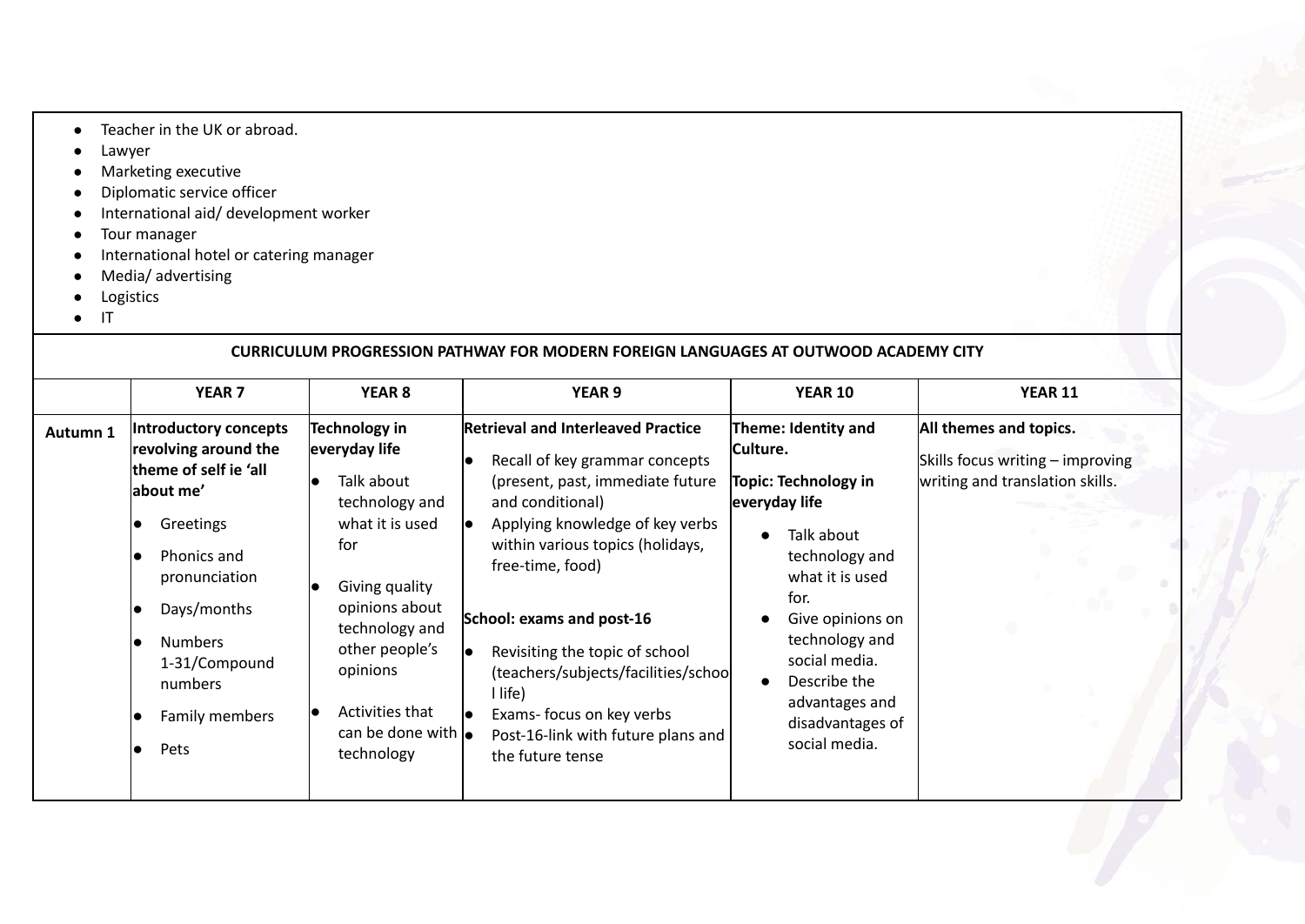|                 | Developing listening, $\bullet$<br>reading, writing and<br>speaking skills | Use of all three<br>tenses in relation<br>to technology<br>Continuing to<br>develop all four<br>skills |                                                                            | Consider life<br>without<br>technology.<br>Writing skills $-$<br>90/150<br>words/translation.<br>Speaking skills -<br>conversation /<br>role play /<br>photocard.<br>Listening and<br>reading skills |                                                                        |
|-----------------|----------------------------------------------------------------------------|--------------------------------------------------------------------------------------------------------|----------------------------------------------------------------------------|------------------------------------------------------------------------------------------------------------------------------------------------------------------------------------------------------|------------------------------------------------------------------------|
| <b>Autumn 2</b> | All about me-continued<br>Talk about family and $\bullet$                  | <b>Holidays</b><br>Destinations-                                                                       | The world of work-link with Sheffield Theme: Local, national<br>job market | etc. areas of interest.                                                                                                                                                                              | All themes and topics.<br>Skills focus listening and reading -         |
|                 | pets-continued                                                             | focus on the verb $\bullet$<br>'to go' in all three                                                    | Job titles-focus on revisiting<br>masculine and feminine nouns             | <b>Topic: Holidays and</b><br><b>Travel</b>                                                                                                                                                          | understanding/developing/improving<br>exam techniques for all question |
|                 | Describe people<br>physically/<br>personality                              | tenses<br>Continued use of<br>quality opinions $  \bullet  $                                           | Job locations<br>Advantages and disadvantages of                           | Talk about holiday<br>destinations,<br>transport and                                                                                                                                                 | types.                                                                 |
|                 | Use 'to be' and 'to<br>have'                                               | Activities on<br>holiday in all                                                                        | jobs-focus on positive and<br>negative adjectives/adjective<br>agreements  | accommodation.<br>Use the present,<br>past, imperfect<br>and future tense.                                                                                                                           |                                                                        |
|                 | Understand and<br>starting to apply<br>adjective<br>agreements             | three tenses<br>Continuing to<br>develop all four                                                      | Ideal job-revisiting the conditional<br>tense                              | Talk about past<br>and ideal holidays.<br>Speaking skills -<br>conversation/role-                                                                                                                    |                                                                        |
|                 | Continuing to<br>develop all four<br>skills, particularly                  | skills, with an<br>emphasis on<br>speaking skills                                                      | Continuing to develop all four<br>skills                                   | play/ photocard.<br>Writing skills -<br>90/150 words/<br>translation                                                                                                                                 |                                                                        |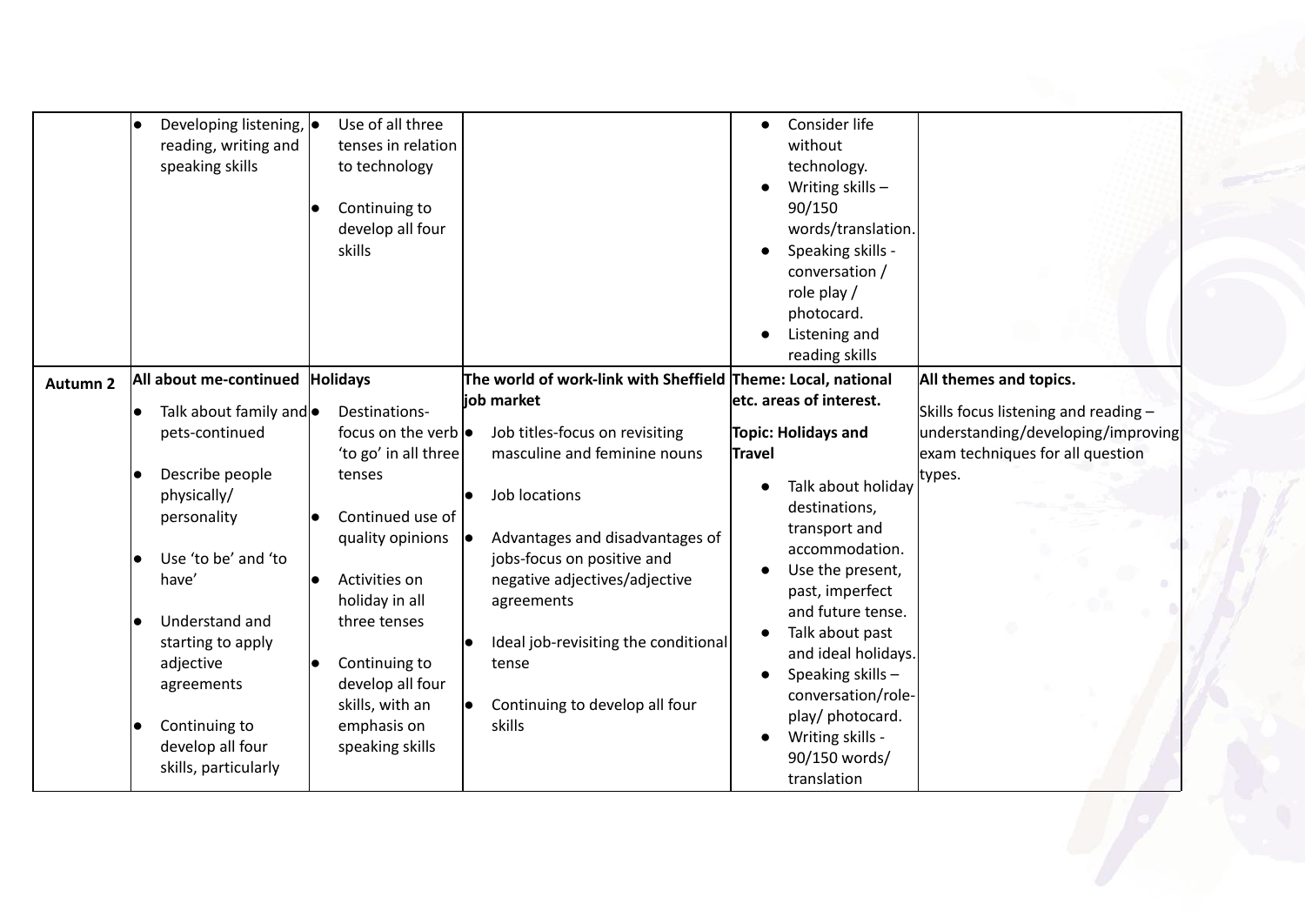|          | writing from<br>memory                                                                                                                                                                                                                                                                                                                                                                                                                                  |                                                                                                                                                                                                                                                                                                                                                                                                   |                                                                                                                                                                                                                                                                | Listening and<br>$\bullet$<br>reading skills                                                                                                                                                                                                                                                                                                                                                                       |                                                                                                                                                              |
|----------|---------------------------------------------------------------------------------------------------------------------------------------------------------------------------------------------------------------------------------------------------------------------------------------------------------------------------------------------------------------------------------------------------------------------------------------------------------|---------------------------------------------------------------------------------------------------------------------------------------------------------------------------------------------------------------------------------------------------------------------------------------------------------------------------------------------------------------------------------------------------|----------------------------------------------------------------------------------------------------------------------------------------------------------------------------------------------------------------------------------------------------------------|--------------------------------------------------------------------------------------------------------------------------------------------------------------------------------------------------------------------------------------------------------------------------------------------------------------------------------------------------------------------------------------------------------------------|--------------------------------------------------------------------------------------------------------------------------------------------------------------|
| Spring 1 | School-a cultural<br>study-linking OAC to a<br>Spanish-speaking<br>school<br>Talking about school<br>subjects<br>Give extended<br>opinions and<br>justifications<br>Describe school<br>facilities: what there<br>is and what you can<br>do there<br>Describing the<br>school day<br>Delving deeper into<br>the use of the<br>regular present<br>tense/being able to<br>use the present<br>tense from memory<br>Continuing to<br>develop all four skills | Holidays-continued<br>Transport:<br>$\bullet$<br>advantages and<br>disadvantages<br>le<br>Accommodation:<br>different types<br>and facilities<br>Town-a cultural<br>study: linking<br>Sheffield to a<br>Spanish-speaking<br><b>Itown</b><br>Description ie<br>$\bullet$<br>location/type<br>etc<br>Places in town<br>Activities in town<br>lo<br>Planning a trip to<br>town-future<br>tense focus | Environment<br>Environmental problems and<br>causes<br>Solutions to environmental<br>problems<br>Actions to help the<br>environment-use of present tense<br>Actions to help the<br>environment-use of future tense<br>Continuing to develop all four<br>skills | <b>Theme: Current and</b><br><b>Future Study and</b><br><b>Employment</b><br><b>Topic: Education post-16</b><br>Listening and reading<br>skills focus.<br>Talk about plans for<br>future study/<br>university<br>Discuss the<br>advantages and<br>disadvantages of<br>university vs travel/<br>gap year<br>Writing skills -90/<br>150/translation.<br>Speaking skills -<br>conversation / role<br>play / photocard | <b>All themes and topics</b><br>Skills focus speaking - development<br>of role play/ photo card skills and<br>preparation of all topics for<br>conversation. |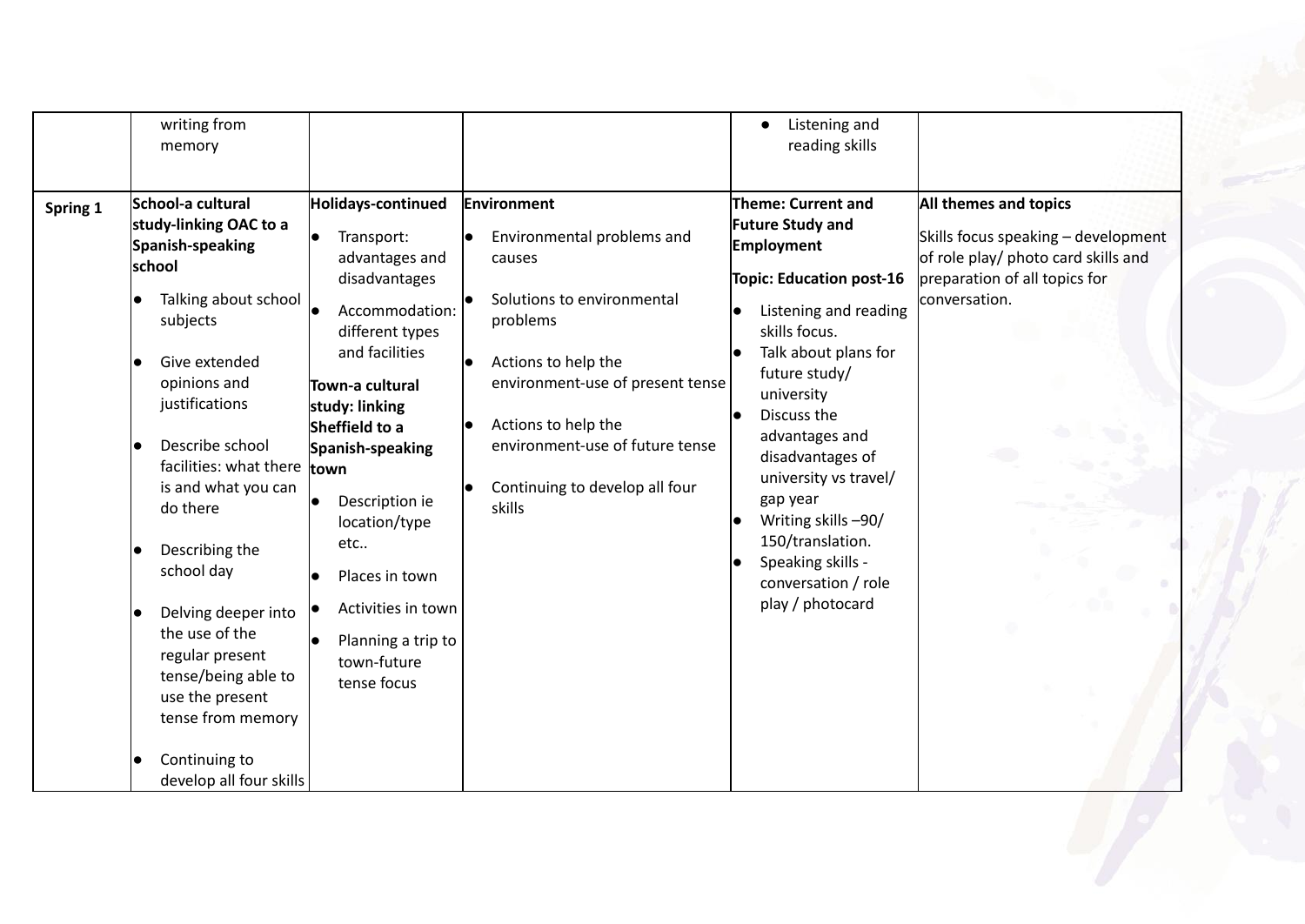| <b>Spring 2</b> | School- a cultural<br>study-continued.<br>Introducing the<br>$\bullet$<br>conditional tense to<br>describe your ideal<br>school<br>Continuing to apply<br>knowledge in all four<br>skills, with a<br>particular emphasis<br>on speaking skills<br>Introduction to the<br>topic of leisure in the<br>context of sports:<br>focus on the verb 'to $\vert$<br>play'<br>Revisiting the<br>present tense<br>Continuing to<br>develop all four skills | Town - A cultural<br>study-continued<br><b>Directions</b><br>Continuing to<br>compare both<br>cities whilst using<br>all three tenses<br><b>House and home</b><br>Types of<br>homes-focus on<br>the verb 'to live'<br>Cultural links to<br>houses around<br>the world<br><b>Using</b><br>comparatives and<br>higher level<br>constructions<br>Rooms in the<br>house | Speaking practice and revision<br>Interpreting questions and<br>adapting key verbs<br>Revising vocabulary in the context<br>of leading a healthy lifestyle ie<br>revising diet and sports<br>Continuing to develop all four<br>skills alongside the emphasis on<br>speaking skills | Theme: Current and<br><b>Future Study and</b><br>Employment.<br>Topic: Jobs and ambitions<br>Talk about jobs and<br>their advantages and<br>disadvantages.<br>Talk about future<br>career ambitions.<br>explore the world of<br>work to include how<br>to get a job/<br>interviews and work<br>experience.<br>Describe current part-<br>time work and ways of<br>earning money as a<br>teenager.<br>Writing skills - 90/150<br>/translation<br>Speaking skills - role<br>play / photocard. | Revision of all key topics linked to<br>the development and improvement<br>of listening, reading and writing<br>skills. |
|-----------------|-------------------------------------------------------------------------------------------------------------------------------------------------------------------------------------------------------------------------------------------------------------------------------------------------------------------------------------------------------------------------------------------------------------------------------------------------|---------------------------------------------------------------------------------------------------------------------------------------------------------------------------------------------------------------------------------------------------------------------------------------------------------------------------------------------------------------------|------------------------------------------------------------------------------------------------------------------------------------------------------------------------------------------------------------------------------------------------------------------------------------|--------------------------------------------------------------------------------------------------------------------------------------------------------------------------------------------------------------------------------------------------------------------------------------------------------------------------------------------------------------------------------------------------------------------------------------------------------------------------------------------|-------------------------------------------------------------------------------------------------------------------------|
|-----------------|-------------------------------------------------------------------------------------------------------------------------------------------------------------------------------------------------------------------------------------------------------------------------------------------------------------------------------------------------------------------------------------------------------------------------------------------------|---------------------------------------------------------------------------------------------------------------------------------------------------------------------------------------------------------------------------------------------------------------------------------------------------------------------------------------------------------------------|------------------------------------------------------------------------------------------------------------------------------------------------------------------------------------------------------------------------------------------------------------------------------------|--------------------------------------------------------------------------------------------------------------------------------------------------------------------------------------------------------------------------------------------------------------------------------------------------------------------------------------------------------------------------------------------------------------------------------------------------------------------------------------------|-------------------------------------------------------------------------------------------------------------------------|